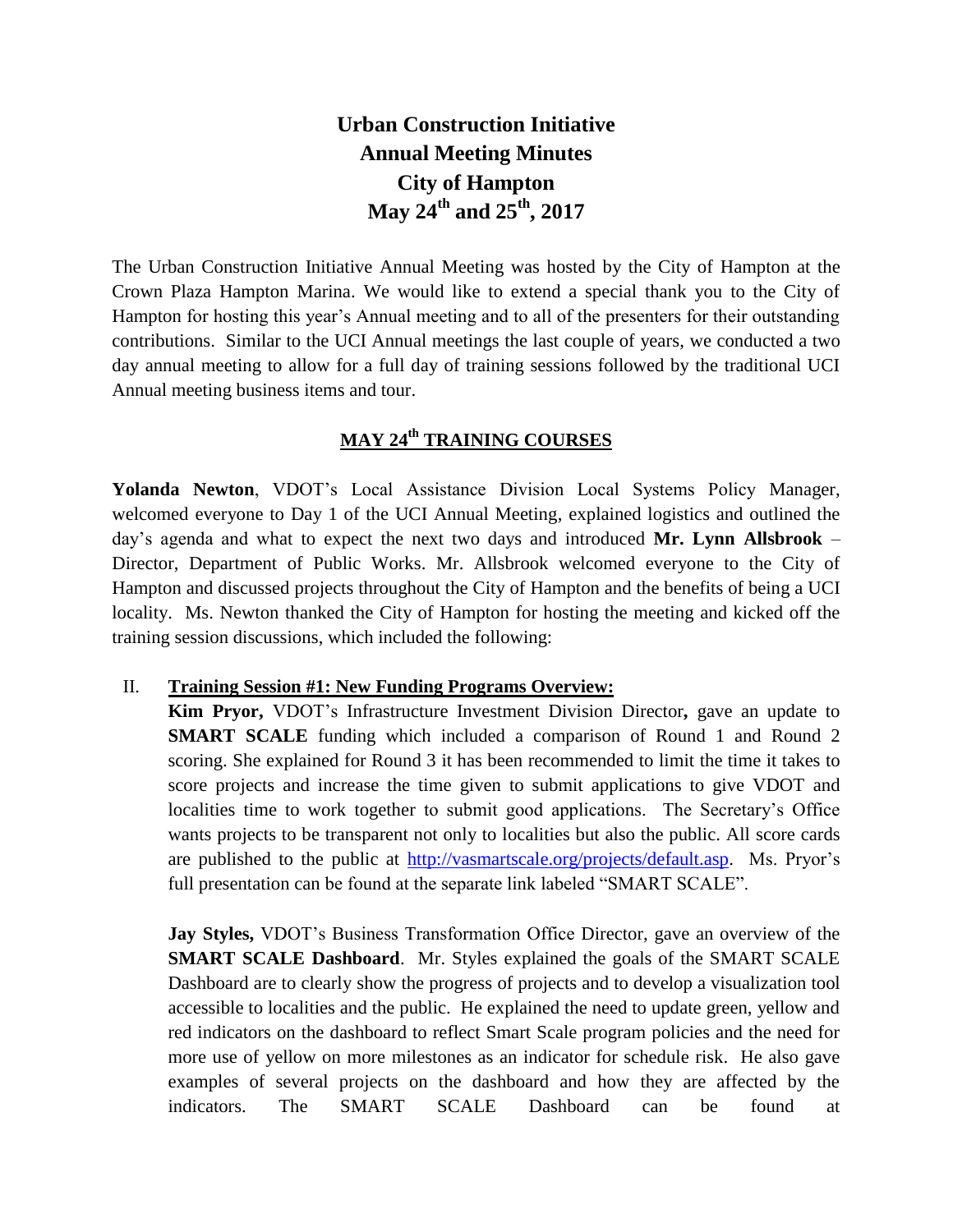[http://dashboard.vasmartscale.org/.](http://dashboard.vasmartscale.org/) Mr. Styles full presentation can be found at the separate link "SMART SCALE Dashboard".

**Angela Quinn**, VDOT's Asset Management Division Assistant Director and **Adam Matteo,** VDOT's Assistance State Structure and Bridge Engineer held a frequently asked questions session on **State of Good Repair (SGR) for Pavement and Bridges**. **Raja Shekharan**, VDOT's Maintenance Division was also available for questions regarding the maintenance data collected and shared with localities over the past few years. Ms. Quinn answered questions regarding the possibility of SGR funds remaining "state" funds in 2019 and if surplus funds can be used to fund project that have estimate increases. Mr. Matteo gave an update of when the next round of bridge projects will be available. Additional information can be found at this link: [State of Good Repair FAQs](https://insidevdot.cov.virginia.gov/div/opd/CYNL4/Shared%20Documents/State%20of%20Good%20Repair%20Frequently%20Asked%20Questions.pdf)

#### **III. Training Session #2: Transportation Performance Management: What's Next Lorenzo Casanova, P.E.,** FHWA**,** presented an overview of MAP-21 / FAST Act as

related to Transportation Performance Management (TPM) and the goals and requirements for the HSIP, NHPP, CMAQ, NHFP programs as well as the roles and responsibilities of Congress, USDOT, State DOT's, MPO's and local transportation agencies. He also gave an overview of the importance of setting targets. Mr. Casanova's full presentation can be found at the separate link "Transportation Performance Management: What's Next".

IV. **Lunch:** Plated lunch provided by the City of Hampton.

## V. **Training Session #3: UCI Reconciliation, Billing and Invoicing**

**Yolanda Newton,** VDOT Local Assistance Division, Local Systems Policy Manager, presented an overview of UCI project reconciliation and provided an update on the reconciliation status. Ms. Newton also explained the recent audit findings by VDOT's Assurance and Compliance Office. She gave an overview of the UCI worksheets and how to properly complete the "project life to date summary" and explained that projects should not be billed at 100% but should be billed based on funds that support that billing whether federal or state and provided examples of UCI worksheet and the project life to date summary. Ms. Newton's full presentation can be found at the separate link "UCI Reconciliation – Billing – Invoicing".

## VI. **Training Session #4: Demonstration of Virginia Roads**

**Allison Richter,** VDOT NoVA District Land Use Manager, described Virginia Roads as a "one-stop portal for streamlined public access to interactive mapping applications, sites and publications". Virginia Roads had an initial release in May 2014 but had a recent overhaul in April 2017 that formatted all data in the ARC/GIS format along with other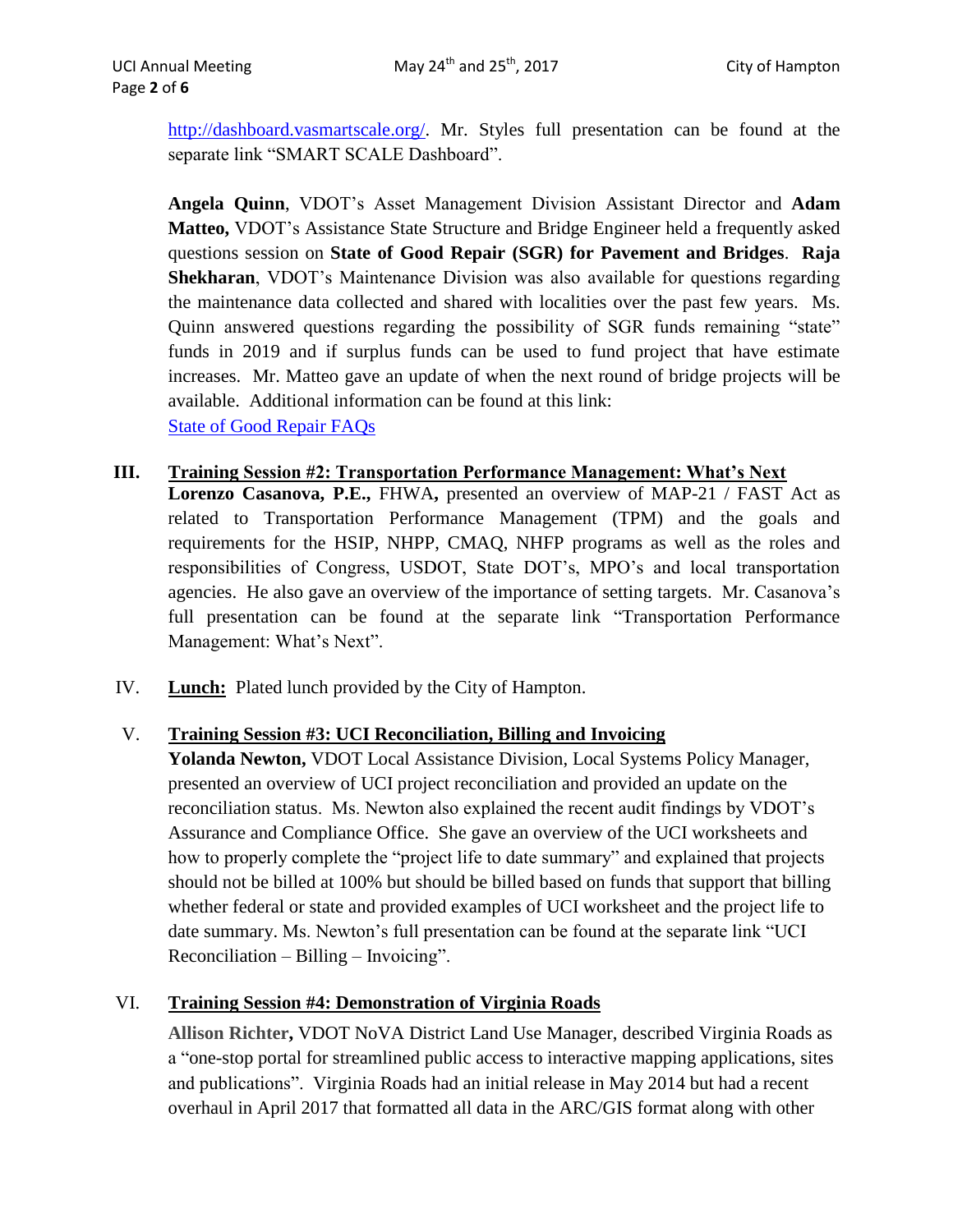improvements. She gave a live demonstration of the Virginia Roads Portal and explained the different features and benefits. Once the Urban Maintenance Inventory System (UMIS) project is complete, the maintenance payment streets in each locality will be available in Virginia Roads. Ms. Richter's full presentation can be found at the separate link "Virginia Roads". The Virginia Roads portal can be accessed at: [http://www.virginiaroads.org](http://www.virginiaroads.org/)

## VII. **Break**

## VIII. **Training Session #5 LAP MAP and Starter Pack**

**Bud Siegel and Amir Salahshoor,** VDOT, NoVa District, Local Assistance, gave an overview of the LAP MAP and Starter Pack. They explained that the Starter Pack was developed to improve local governments understanding of the requirements for administering transportation projects and a "Beginner's Guide to Locally Administered Projects". They gave an overview of the Started Pack to include each area - Project Development Overview, Getting Started, Roles and Responsibilities, Project Risks, Assembling a Project Team and the Project Development Process. They also demonstrated the LAP MAP and explained how this tool can help navigate the Locally Administered Projects Manual (LAP Manual). Bud and Amir's presentation can be found at the separate link named "Starter Pack and LAP MAP". Click the link for the [Starter Pack](http://www.virginiadot.org/business/resources/local_assistance/LAPStarterPack.pdf) and [LAP MAP](http://www.virginiadot.org/business/resources/local_assistance/LAD_LAP_manual_final/Project_Selector/Project_Selector.xlsx)

Approximately 62 people, representing ten localities, FHWA and VDOT staff from six Districts and Central Office attended the day of training. The meeting adjourned at 4:00. The City of Hampton arranged for a boat tour on the Miss Hampton II and dinner at the Brown Chicken Brown Cow restaurant which many at the Day 1 meeting attended.

# **MAY 25 th ANNUAL MEETING**

# *I. Welcome – Opening Remarks:*

**Julie Brown,** VDOT Local Assistance Division Director began the UCI Annual Meeting by thanking the City of Hampton for hosting this year's meeting. She introduced **Mayor Donnie Tuck** who welcomed everyone to the City and discussed the area's history and the benefits of the UCI program to the City. Following the Mayor's welcome, Ms. Brown introduced David Jarman, City of Virginia Beach.

## II. **Pros of Becoming a UCI Certified Locality**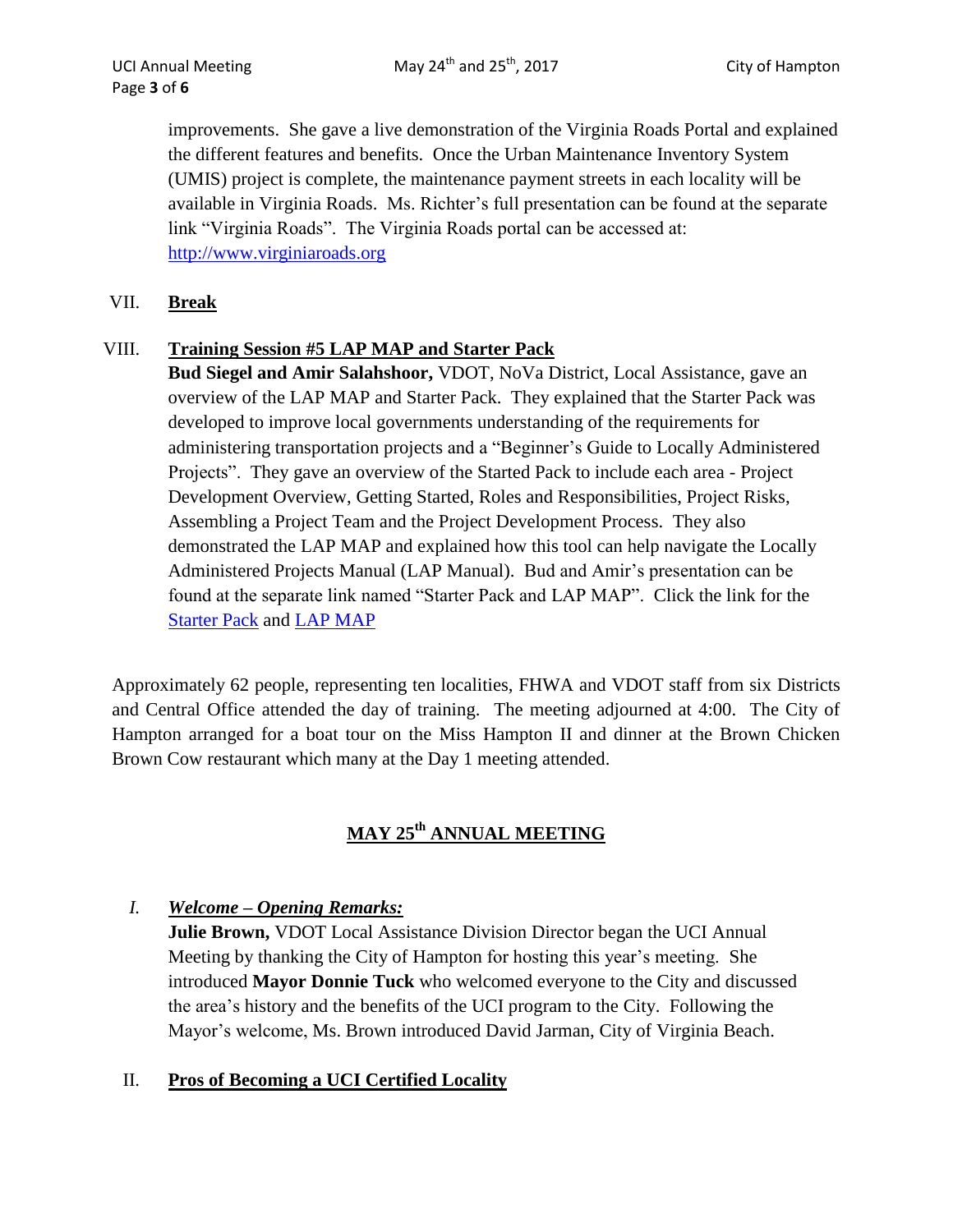**David Jarman, P.E**, Transportation Project Management Supervisor, Department of Public Works, City of Virginia Beach, gave an overview of the difference between a UCI locality and benefits of being a UCI Certified locality. He explained VDOT's involvement in the different tasks and how the City of Virginia Beach has benefited. UCI Certification is modeled after the FHWA/VDOT relationship outlined in their Joint Efficiencies Agreement and has minimal VDOT oversight although does not take away the project development requirements. He also explained the advantages of being a certified locality. David's full presentation can be found at the separate link "Pros of Becoming a UCI Certified Localtiy".

## III. *Business Items:*

## **VDOT Items of Interest:**

**Julie Brown, Russ Dudley and Todd Halacy** presented **legislative updates** for the following:

- [HB 2023](http://lis.virginia.gov/cgi-bin/legp604.exe?171+sum+HB2023) Allows payments to Cities and Towns for moving lane miles converted to bicycle lanes after July 1, 2014. Requires a Professional Engineer certification. Limited to 50 moving lane miles of 3% of total lane miles whichever is less. PASSED. Note – the Urban Manual is currently being revised to outline the process for submitting conversions to VDOT. Once the update to the manual is complete VDOT staff and localities will be notified.
- [HB1973](http://lis.virginia.gov/cgi-bin/legp604.exe?171+sum+HB1973) (SB1591) Economic Development Access Program. Imposes a moratorium on the repayment of funds allocated to a locality for a bonded project (10 localities affected). PASSED
- Other bills related to highway maintenance payments left in committee.
	- o [HB2448](http://lis.virginia.gov/cgi-bin/legp604.exe?171+sum+HB2448) Left in Appropriation Committee
	- o [HB2070](http://lis.virginia.gov/cgi-bin/legp604.exe?171+sum+HB2070) Left in Finance Committee
	- o [HB1500](http://lis.virginia.gov/cgi-bin/legp604.exe?171+sum+HB1500) (SB900) Left in Finance Committee

There was also an update on the [2016 Virginia Appropriations Act –](https://budget.lis.virginia.gov/item/2016/1/HB30/Introduced/1/436/) Item  $436 C.2 -$ Consolidation of Formula Funds.

- The entire paragraph for HB30 Item 436 C:
	- o "Notwithstanding the original programmatic allocation, funds provided by the previous primary, secondary and urban construction formulas prior to fiscal year 2010 that are not committed and expected to be expended as of January 1, 2018 may be consolidated to fully fund and advance priority transportation projects within the respective district or locality. If after taking said actions and the determination of the respective locality and the Department of Transportation that formula funds will remain, the funds may be used for other transportation purposes provided by § 33.2, Code of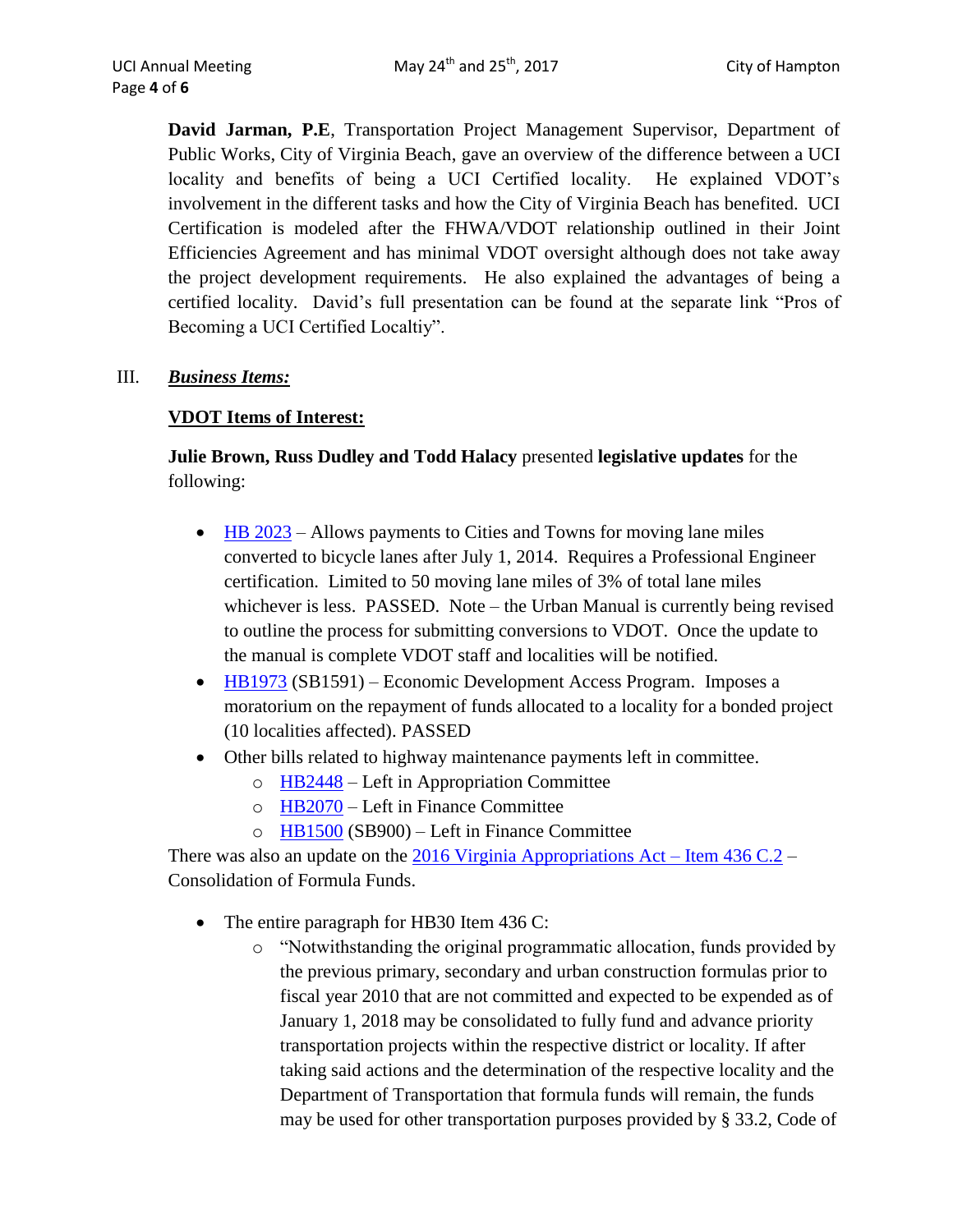Virginia. All unspent primary, secondary and urban formula funds allocated prior to 2010 unspent as of January 1, 2018 shall be de-allocated and transferred to the State of Good Repair Program pursuant to § [33.2-](http://law.lis.virginia.gov/vacode/33.2-369/) [369,](http://law.lis.virginia.gov/vacode/33.2-369/) Code of Virginia, unless such funds are allocated to a fully funded and active project."

**Ms. Brown** explained that VDOT will work with localities to determine surpluses and if those surpluses can be moved to advance projects or fund new projects. All unspent formula funds should be utilized the manner outlined on Page 5 of the presentation at the link referenced below.

**Mr. Dudley** presented an overview of the changes in the **Revenue Sharing Program** for FY2018. There is a reduction to the maximum a locality can apply for each fiscal year and establishes a maximum lifetime allocation amount of \$10 million (state match) per project including transfers. Surplus funds from cancelled projects will be deallocated and can only be reallocated by the CTB. Meeting attendees raised concern of the changes and Mr. Dudley explained other funding options.

**Other Updates** were also included in the legislative updates power point presentation.

- **Access Roads Program** 
	- o New legislation extends moratorium
- **Surface Transportation Block Set-Aside Grant Program (Transportation Alternatives)** 
	- $\circ$  Application Deadline is November 1<sup>st</sup> annually
- **Urban Maintenance Program** 
	- o Update to the FY18 rates based on functional classification. Overall budget \$374 million
- **Urban Maintenance Inventory System (UMIS) Functional Re-Classification Overview**
	- o Functional reclassification is complete and changes go into affect beginning July 1, 2017. Changes have been communicated to each locality.
- **Urban Maintenance Inventory System (UMIS) Project Update**
	- o Required reconciliation of dated (completed June 2016) in all 84 municipalities
	- o Included geo-referencing UMIS data for all 84 municipalities
	- o Next phase of project underway with anticipated completion January 2018
- **Primary Extensions Program Criteria for Paving**
	- o Accept applications annually
	- o Prioritize projects based on CCI, NHS designation, traffic volume and prior year expenditures